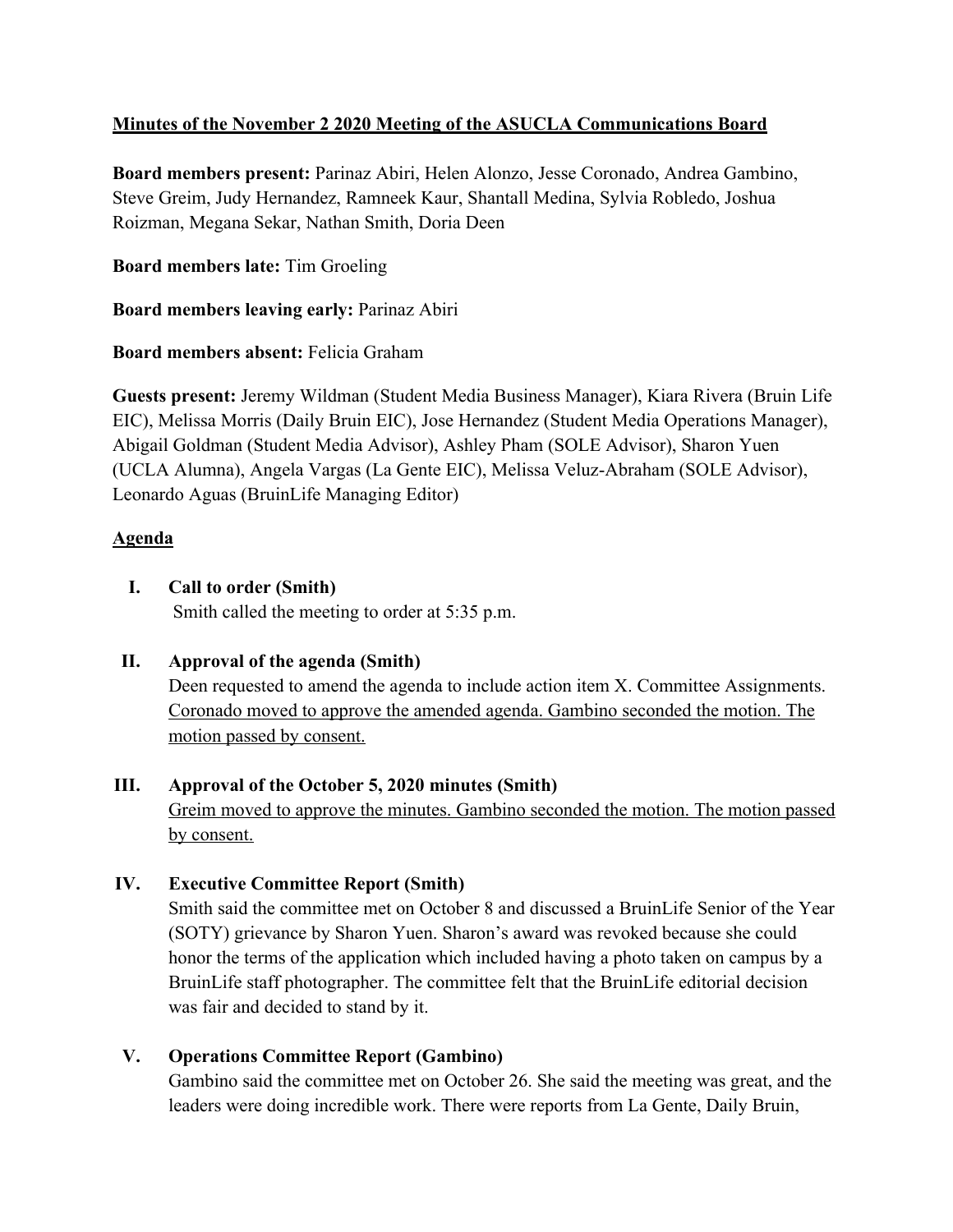Pacific Ties, BruinLife, and Nommo. Gambino facilitated a community chat where editors shared some things that worked well for them. The committee discussed their attempts to get accreditation for Student Media students, and proposed constitutional amendments. Deen, Melissa Morris (DB EIC), and Abigail Goldman (Student Media Advisor) were all in contact with various departments in efforts for Student Media accreditation. Deen shared newsmagazine weekly posts updates. Lastly, the committee discussed summer programming for high school students. Groeling said UCLA summer school would be online this summer, so it would probably be beneficial to wait until next year to pursue this.

## **VI. Finance Committee Report (Kaur)**

Kaur said the committee met on October 29 and discussed the September financial statements. She said we took a hit in print revenue but there was growth in web media. The committee also discussed whether or not to print after Thanksgiving, and the committee supported printing.

## **VII. Media Director's Report (Deen)**

Deen reported on the following:

*2019-20 Daily Bruin Awards* Deen shared results of the Pacemaker and CMA Awards.

### *FEM Spark Campaign*

Deen informed the board that FEM had a Spark campaign running until December 5.

## *Academic Credit for Student Media students*

Deen said she met with Reed Wilson from the UCLA Writing Program, and there seemed to be promise in Student Media students getting academic credit for working in Student Media departments. Per Reed, it was too late for the current year, but he would consult with the program director to see if we could get it started for the following year. Both Morris and Goldman were also reaching out to other departments.

### *Veteran/Transfer Center Rental Credit Revenue Share*

Deen said she was informed by the Student Union Director (Roy Champawat) that a 50/50 split was authorized by Services & Enterprises Board of Directors through 2024.

## *Training*

Deen said that training was currently taking place and would continue through November.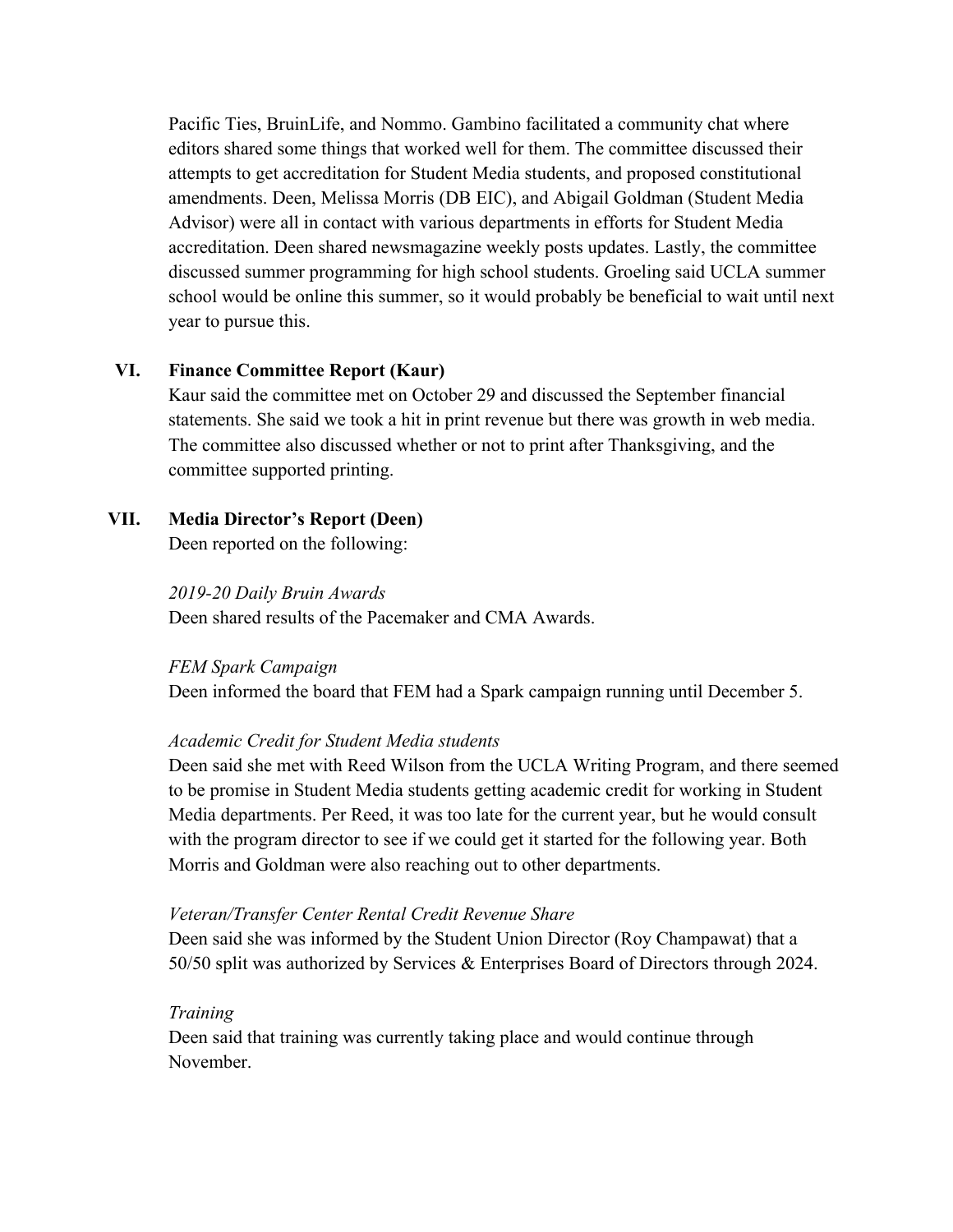#### *Recruitment*

Deen shared the recruitment numbers and compared them to last year. There were some publications that experienced growth in recruitment, but overall, applicants were down 24% to last year, which was expected (because of COVID closures).

#### *Newsmagazine Posts per Week*

Deen shared the newsmagazine posts for weeks 1-4.

#### *September Financial Statements*

Deen discussed the cash, revenue, expenses, net revenue, and the summary of the Daily Bruin, Web, and Outdoor sales.

### *October Forecast*

Deen said the October forecast would be over budget in Daily Bruin print and Online, but under budget for Outdoor. Estimated sales for Daily Bruin were up 26%, Web up 96%, and Outdoor down 83%.

### **VIII. Public Comment (Smith)**

Morris reminded everyone that elections were on the following day.

### **New Business/Discussion Items**

## **IX. September Financial Statements (Deen)**

Deen said total income was \$47,613 and budgeted income was \$39,498 leaving us \$8,115 (21%) better than budget. Both Daily Bruin and Outdoor were down \$4,300 (27%) and \$2,000 (100%) respectively to budget, but Web was up \$12,781 (232%) to budget. Total expense was \$78,284 and budgeted expense was\$85,732 leaving us \$7,448 (9%) better than budget. Net revenue was a loss of  $\langle $30,672 \rangle$  and budgeted net revenue was a loss of <\$46,234> leaving us \$15,562 (67%) better than budget. Cash reserves stood at 617,000 which exceeded our cash per policy (\$232,000) by \$385,000.

### **New Business/Action Items**

### **X. Committee Assignments (Deen)**

Both Roizman and Sekar requested to be on the Operations Committee. Coronado moved to assign Joshua Roizman and Megana Sekar to the Operations Committee. Alonzo seconded the motion. The motion passed by a hand vote of 13-0 with no abstentions.

### **XI. BruinLife Senior of the Year (SOTY) Grievance (Smith)**